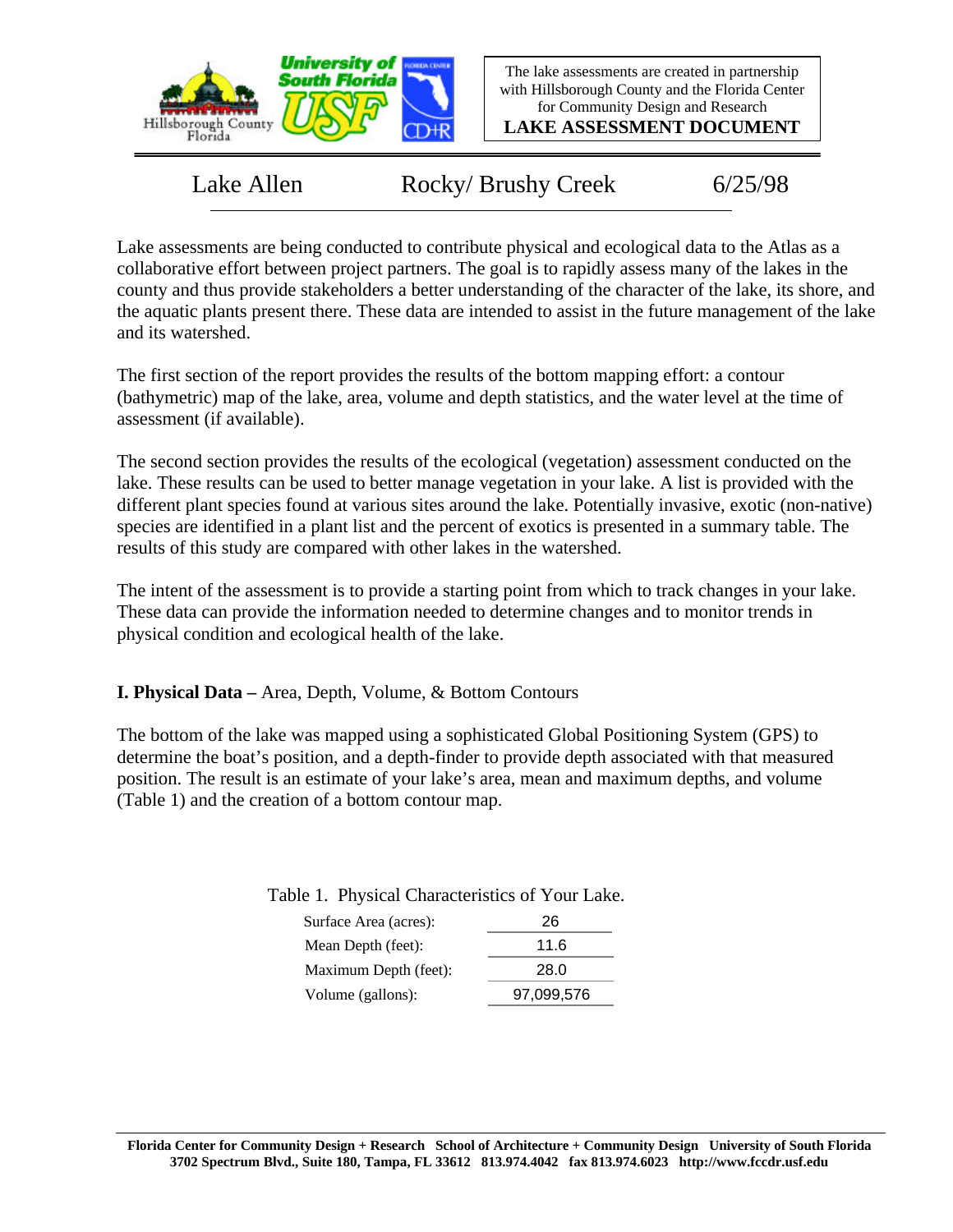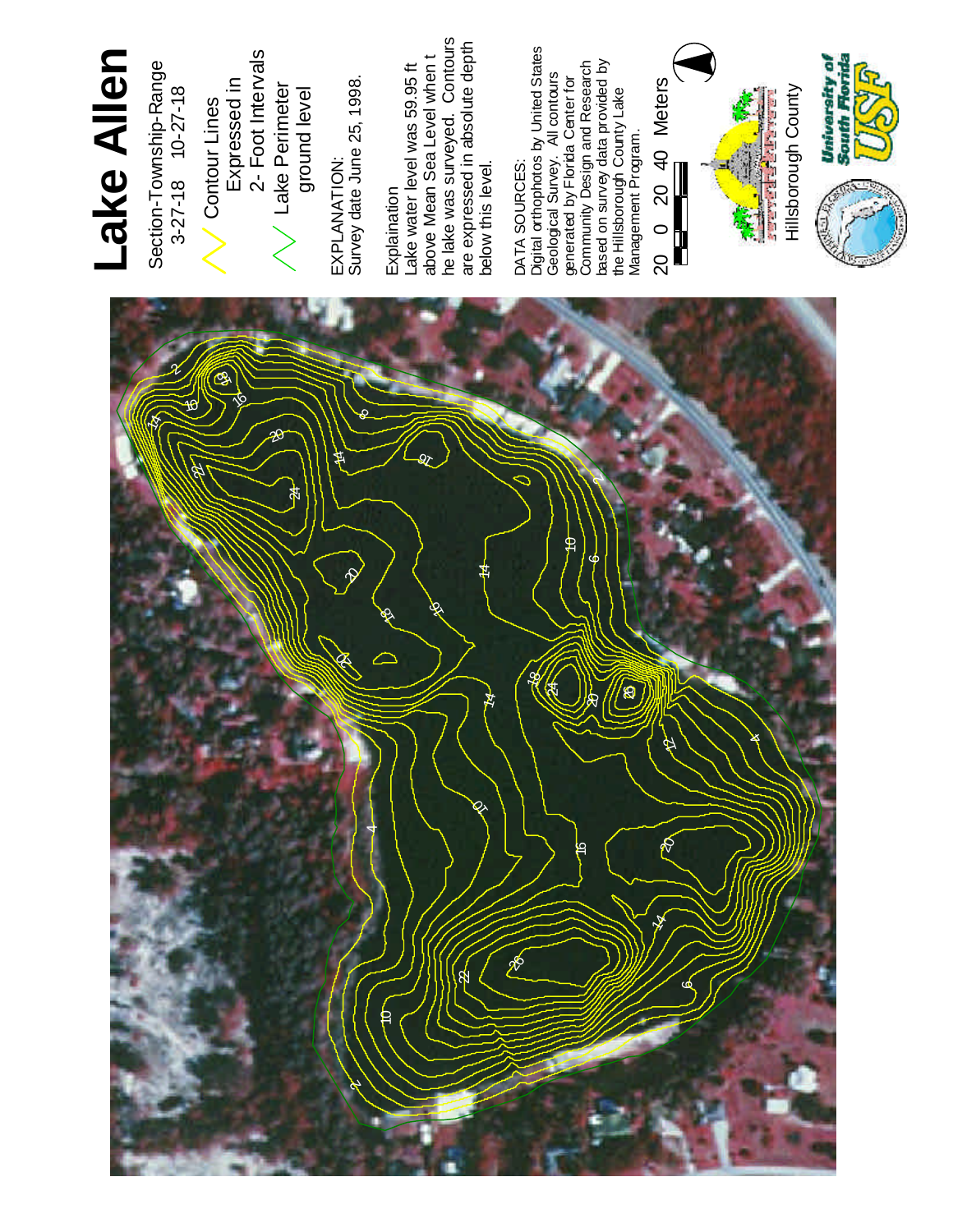

**LAKE ASSESSMENT DOCUMENT**

Lake Allen Rocky/ Brushy Creek 6/25/98

## **II. Ecological Data**

Aquatic Plant Survey

Approximately equispaced sites are haphazardly mapped around the lake and the aquatic plants at each site are surveyed. The total number of species from all sites is used to approximate the total diversity of aquatic plants and the percent of invasive-exotic plants on the lake and in the watershed (Table 2). Many of these plants are considered ecologically harmful, as they tend to out-compete native species. Such "nuisance" plants can also make boating and other recreational activities difficult or impossible. The common and scientific names of plant species found on your lake are listed in Table 3.

> Table 2. Comparison of species diversity between your lake and other assessed lakes located within your watershed.

|                        | Lake Allen | Rocky/ Brushy Creek |
|------------------------|------------|---------------------|
|                        |            | (Average)           |
| Number of Taxa:        | 32         | 35                  |
| Percent Exotic Plants: | 13%        | 18%                 |

Table 3. Botanical and common names of the most commonly found plants on your lake. Percent frequency (of occurence), habit (location where found), status (native or exotic), and EPPC status are provided.

| Common Name                            | are provided.<br><b>Plant Species</b> | Frequency | Habit     | <b>Status</b> | <b>EPPC</b> |
|----------------------------------------|---------------------------------------|-----------|-----------|---------------|-------------|
| Manyflower Marshpennywort, Water Penny | Hydrocotyl umbellata                  | 100%      | Emergent  | Native        | <b>NL</b>   |
| <b>Torpedo Grass</b>                   | Panicum repens                        | 100%      | Emergent  | Exotic        |             |
| <b>Alligator Weed</b>                  | Alternanthera philoxeroides           | 90%       | Emergent  | Exotic        | Ш           |
| Water Primroses, Primrosewillow        | Ludwigia spp.                         | 90%       | Emergent  | Unknown       | NL          |
| <b>Climbing Hempvine</b>               | Mikania scandens                      | 90%       | Emergent  | Native        | NL          |
| Baldwin's Spikerush, Roadgrass         | Eleocharis baldwinii                  | 60%       | Submersed | Native        | NL.         |
| Maidencane                             | Panicum hemitomon                     | 60%       | Emergent  | Native        | NL.         |
| Cypress                                | Taxodium spp.                         | 60%       | Emergent  | Native        | NL.         |
| Smartweed, Knotweed                    | Polygonum spp.                        | 50%       | Emergent  | Native        | NL.         |
| <b>Pickerel Weed</b>                   | Pontederia cordata                    | 50%       | Emergent  | Native        | NL.         |
| Swamp Fern                             | Blechnum serrulatum                   | 40%       | Emergent  | Native        | <b>NL</b>   |
| Cattails                               | Typha spp.                            | 40%       | Emergent  | Native        | NL.         |
| Bacopa, Water-hyssops                  | Bacopa spp.                           | 20%       | Submersed | Native        | NL.         |
| Asian Pennywort, Coinwort, Spadeleaf   | Centella asiatica                     | 20%       | Emergent  | Native        | NL.         |
| Southern Waternymph                    | Najas guadelupensis                   | 20%       | Submersed | Native        | NL.         |
| Willow                                 | Salix spp.                            | 20%       | Emergent  | Native        | <b>NL</b>   |

Florida Center for Community Design + Research School of Architecture + Community Design University of South Florida 3702 Spectrum Blvd., Suite 180, Tampa, FL 33612 813.974.4042 fax 813.974.6023 http://www.fccdr.usf.edu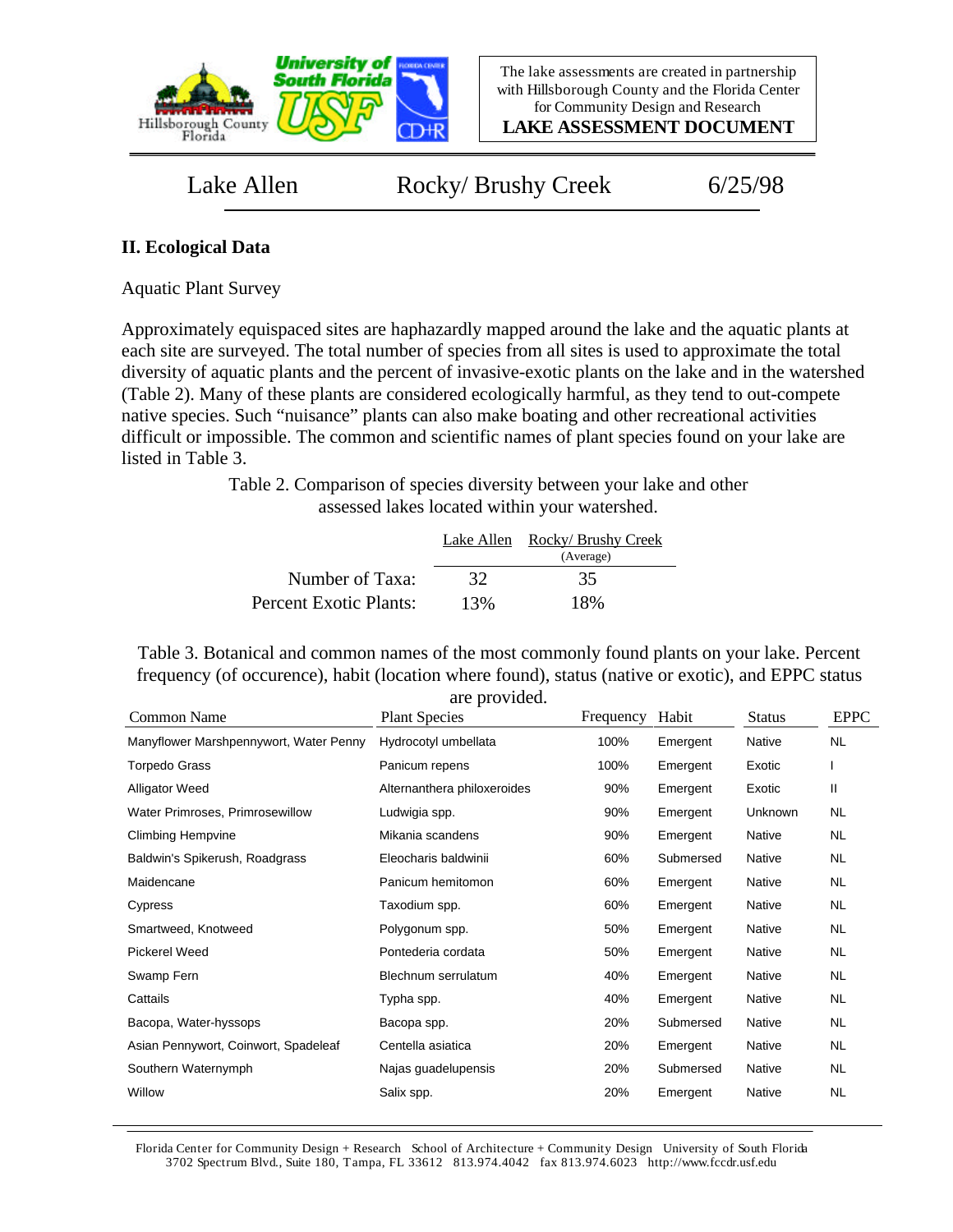# Lake Allen Rocky/ Brushy Creek 6/25/98

| Vallisneria americana     | 20% | Submersed | Native        | <b>NL</b> |
|---------------------------|-----|-----------|---------------|-----------|
| Algal spp.                | 10% | Floating  | Unknown       | Unknow    |
| Bacopa caroliniana        | 10% | Submersed | Native        | <b>NL</b> |
| Cephalanthus occidentalis | 10% | Emergent  | Native        | <b>NL</b> |
| Colocasia esculenta       | 10% | Emergent  | Exotic        |           |
| Commelina spp.            | 10% | Emergent  | Exotic        | <b>NL</b> |
| Cyperus spp.              | 10% | Emergent  | Unknown       | <b>NL</b> |
| Fuirena spp.              | 10% | Emergent  | Native        | <b>NL</b> |
| llex cassine              | 10% | Emergent  | Native        | <b>NL</b> |
| Lycopus rubellus          | 10% | Emergent  | Native        | <b>NL</b> |
| Myrica cerifera           | 10% | Emergent  | <b>Native</b> | <b>NL</b> |
| Nitella spp.              | 10% | Submersed | Native        | <b>NL</b> |
| Nuphar lutea var. advena  | 10% | Floating  | Native        | <b>NL</b> |
| Nymphaea odorata          | 10% | Floating  | Native        | <b>NL</b> |
| Phyla nodiflora           | 10% | Emergent  | Native        | <b>NL</b> |
| Sagittaria lancifolia     | 10% | Emergent  | Native        | <b>NL</b> |
|                           |     |           |               |           |